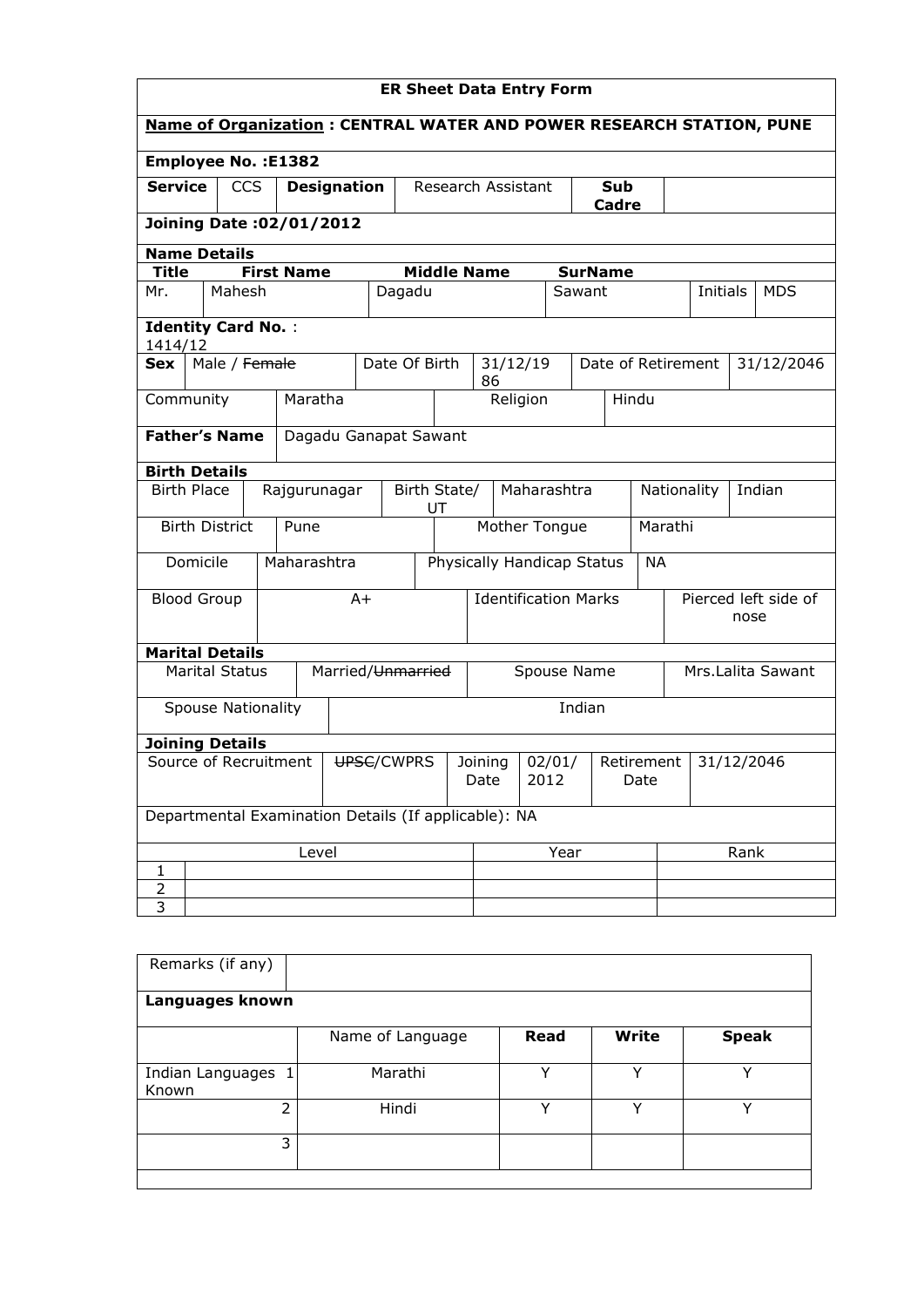| Foreign Languages<br>Known | English |  |  |
|----------------------------|---------|--|--|
|                            |         |  |  |

## Details of deputation (if applicable)

| Name of the Office | Post held at that<br>time in parent office | Name of post<br>(selected for<br>deputation | Period of deputation |      |  |
|--------------------|--------------------------------------------|---------------------------------------------|----------------------|------|--|
|                    |                                            |                                             | Since                | From |  |
|                    |                                            |                                             |                      |      |  |
|                    | ΝA                                         | NΑ                                          | ΝA                   | ΝA   |  |
| ΝA                 |                                            |                                             |                      |      |  |

## Details of Foreign Visit

| SI.<br>No. | Place of Visit | Date of<br>visit | Post held at<br>that time | Whether it<br>is a            | Details of visit |
|------------|----------------|------------------|---------------------------|-------------------------------|------------------|
|            |                |                  |                           | personal or<br>official visit |                  |
|            | <b>NA</b>      | ΝA               | ΝA                        | ΝA                            | ΝA               |

## Transfer/Posting Detail (if applicable)

| Place | Period of posting |           |  |  |  |  |  |
|-------|-------------------|-----------|--|--|--|--|--|
|       | Since             | From      |  |  |  |  |  |
| ΝA    | <b>NA</b>         | <b>NA</b> |  |  |  |  |  |

| Qualification (Use extra photocopy sheets for multi qualifications, experience, training, awards details) |  |                   |                         |  |               |                  |             |                  |  |  |
|-----------------------------------------------------------------------------------------------------------|--|-------------------|-------------------------|--|---------------|------------------|-------------|------------------|--|--|
| Qualification                                                                                             |  |                   | Discipline              |  |               | Specialization 1 |             |                  |  |  |
| M.Tech.                                                                                                   |  |                   | Civil Engg.             |  |               |                  | <b>HWRE</b> |                  |  |  |
|                                                                                                           |  |                   |                         |  |               |                  |             |                  |  |  |
| Year                                                                                                      |  |                   | Division                |  | CGPA/ % Marks |                  |             | Specialization 2 |  |  |
| 2010                                                                                                      |  |                   | A                       |  | 85.9%         |                  |             |                  |  |  |
| Institution                                                                                               |  |                   | University              |  | Place         |                  |             | Country          |  |  |
| <b>IIT KGP</b>                                                                                            |  |                   | <b>IIT KGP</b>          |  | Kharagpur, WB |                  |             | India            |  |  |
| <b>Experience</b>                                                                                         |  |                   |                         |  |               |                  |             |                  |  |  |
| Type of Posting                                                                                           |  |                   | Level                   |  |               |                  |             |                  |  |  |
|                                                                                                           |  |                   | Group-B (Non- Gazetted) |  |               |                  |             |                  |  |  |
| Designation                                                                                               |  |                   | <b>Present Position</b> |  |               |                  |             |                  |  |  |
|                                                                                                           |  |                   | Research Assistant      |  |               |                  |             |                  |  |  |
| Ministry                                                                                                  |  |                   | Department              |  |               |                  |             |                  |  |  |
|                                                                                                           |  |                   |                         |  |               | <b>CWPRS</b>     |             |                  |  |  |
| Office                                                                                                    |  |                   |                         |  |               | Place            |             |                  |  |  |
|                                                                                                           |  |                   | Khadakwasla, Pune       |  |               |                  |             |                  |  |  |
| <b>Experience Subject</b>                                                                                 |  | Period of Posting |                         |  |               |                  |             |                  |  |  |
| Major                                                                                                     |  |                   | Minor                   |  |               | From             |             | To               |  |  |
|                                                                                                           |  |                   |                         |  |               |                  |             |                  |  |  |
| Note:-Refer the Annexure to fill above Major, Minor Subjects and below given training subject             |  |                   |                         |  |               |                  |             |                  |  |  |
| (minimum 1 week & above)                                                                                  |  |                   |                         |  |               |                  |             |                  |  |  |